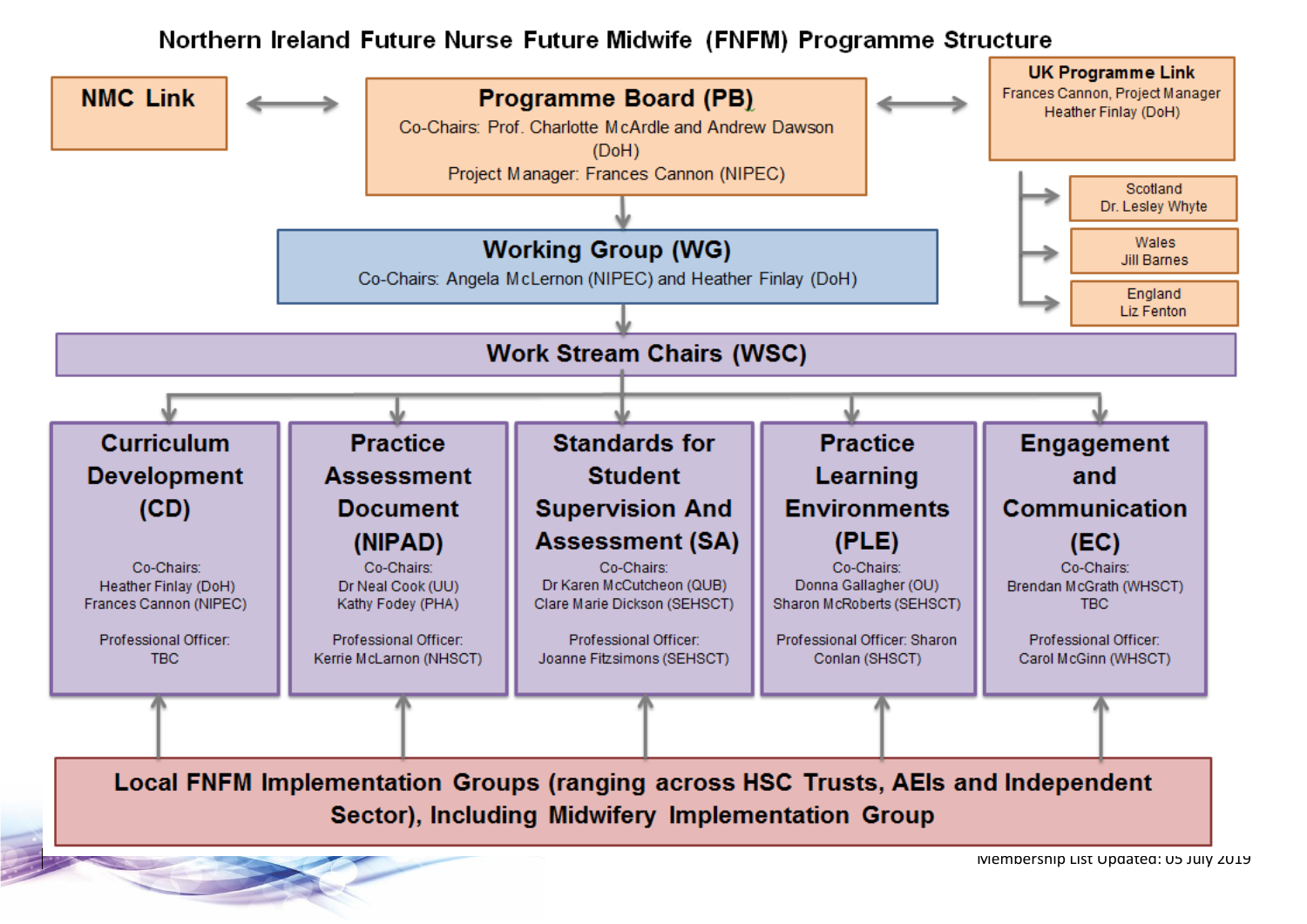

### **Future Nurse Future Midwife Programme Board Membership**



| <b>Name</b>                         | Organisation                   |
|-------------------------------------|--------------------------------|
| Prof. Charlotte McArdle (Co-Chair)  | <b>DOH</b>                     |
| Andrew Dawson (Co-Chair)            | <b>DOH</b>                     |
| Angela McLernon                     | <b>NIPEC</b>                   |
| <b>Anne Trotter</b>                 | <b>NMC</b>                     |
| <b>Bob Brown</b>                    | <b>WHSCT</b>                   |
| <b>Brenda Creaney</b>               | <b>BHSCT</b>                   |
| <b>Caroline Lee</b>                 | <b>CEC</b>                     |
| Donna Gallagher                     | <b>Open University</b>         |
| Eileen McEneaney                    | <b>NHSCT</b>                   |
| <b>Elaine Connelly</b>              | <b>RQIA</b>                    |
| <b>Eoin Stewart</b>                 | <b>UNISON</b>                  |
| <b>Fiona Bradley</b>                | <b>NIPEC</b>                   |
| Frances Cannon (Project Lead)       | <b>NIPEC</b>                   |
| <b>Heather Finlay</b>               | <b>DOH</b>                     |
| <b>Heather Trouton</b>              | <b>SHSCT</b>                   |
| Pat Cullen                          | <b>RCN</b>                     |
| Joanne McKissick active to 5/7/2019 | <b>PCC</b>                     |
| TBC from 5/7/2019                   |                                |
| Joanne Strain                       | <b>FSHC</b>                    |
| Karen Murray                        | <b>RCM</b>                     |
| <b>Keith Mitchell</b>               | <b>QUB</b>                     |
| <b>Mary Hinds</b>                   | <b>PHA</b>                     |
| Maura Devlin                        | <b>GP Federation</b>           |
| Miriam McKeown                      | Hospices (Marie Curie Hospice) |
| <b>Nicki Patterson</b>              | <b>SEHSCT</b>                  |
| Peter Barbour                       | <b>DOH</b>                     |
| <b>Patrick Gallagher</b>            | Department of Health           |
| <b>Prof Donna Fitzsimons</b>        | QUB                            |
| Prof Sonja McIlfatrick              | <b>Ulster University</b>       |
| <b>Sinead Deane</b>                 | <b>QUB</b>                     |
| Siobhan Rogan                       | Department of Health           |
| Verena Wallace                      | <b>DOH</b>                     |
| <b>Vivienne Toal</b>                | <b>SHSCT</b>                   |

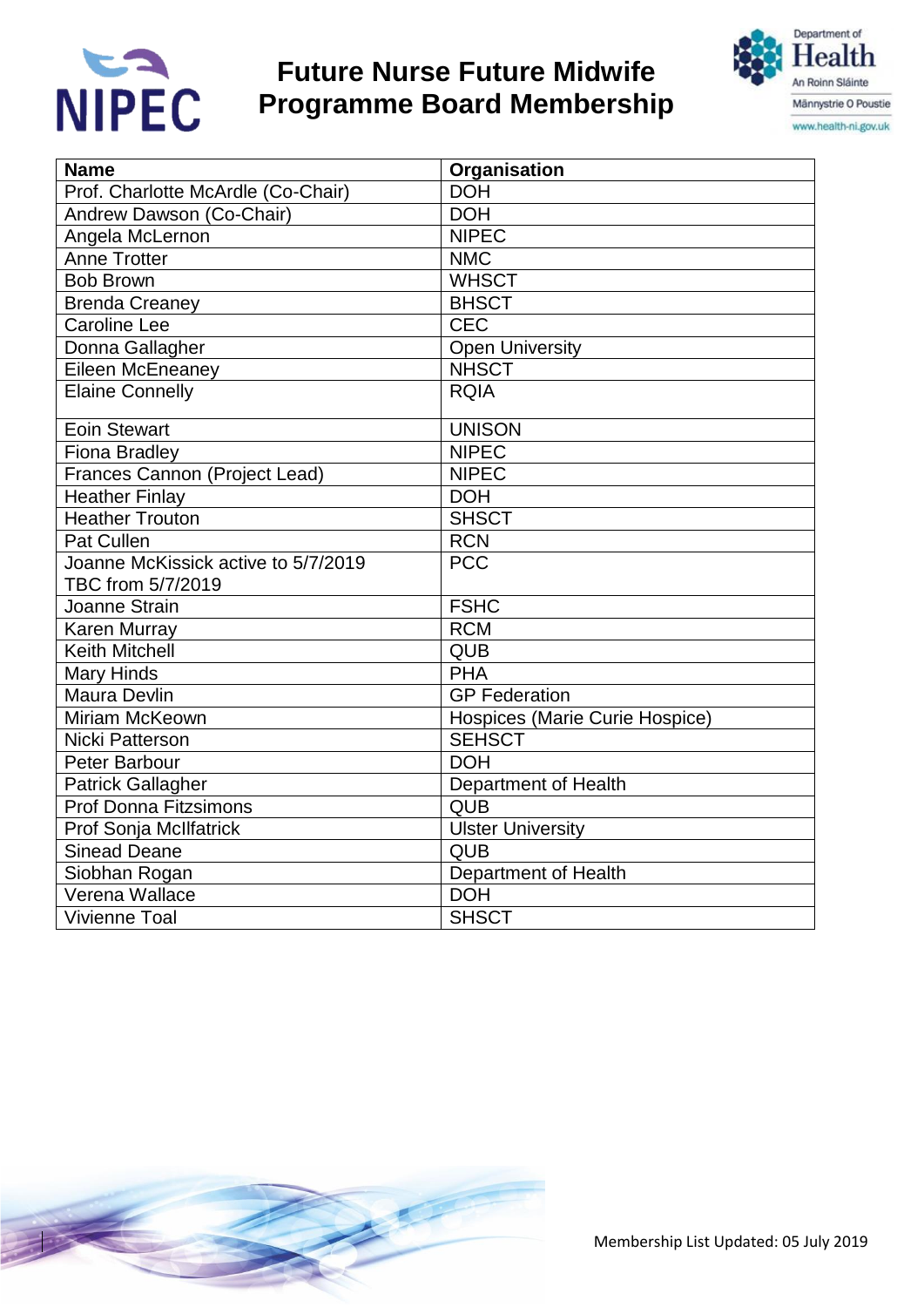

#### **Future Nurse Future Midwife Working Group Membership**



| <b>Name</b>                    | Organisation                   |
|--------------------------------|--------------------------------|
| Angela McLernon OBE (Co-Chair) | <b>NIPEC</b>                   |
| Heather Finlay (Co-Chair)      | <b>DOH</b>                     |
| Ann Geraghty                   | Independent                    |
| <b>Allison Hume</b>            | <b>NHSCT</b>                   |
| Angela McLernon                | <b>NIPEC</b>                   |
| Ann Geraghty                   | Independent                    |
| <b>Breeda Henderson</b>        | <b>Student (Adult Nursing)</b> |
| <b>Brendan McGrath</b>         | <b>WHSCT</b>                   |
| <b>Carol McGinn</b>            | <b>WHSCT</b>                   |
| <b>Clare Marie Dickson</b>     | <b>SEHSCT</b>                  |
| Dawn Ferguson                  | <b>SHSCT</b>                   |
| Donna Gallagher                | <b>Open University</b>         |
| Dr Jenny McNeill               | <b>Queens University</b>       |
| Dr Karen McCutcheon            | <b>Queens University</b>       |
| Dr Neal Cook                   | <b>Ulster University</b>       |
| Paul Canning                   | <b>CEC</b>                     |
| Frances Cannon (Project Lead)  | <b>NIPEC</b>                   |
| <b>Heather Finlay</b>          | <b>DOH</b>                     |
| <b>Cindy Anderson</b>          | Hospices (NI Hospice)          |
| <b>Joanne Fitzsimons</b>       | <b>SEHSCT</b>                  |
| Kathy Fodey                    | <b>PHA</b>                     |
| Kerrie McLarnon                | <b>NHSCT</b>                   |
| Rhonda Brown                   | <b>BHSCT</b>                   |
| Maura McKenna                  | <b>Trade Unions</b>            |
| Moira Mannion                  | <b>BHSCT</b>                   |
| N/A (on Programme Board only)  | <b>RQIA</b>                    |
| N/A (on Programme Board only)  | <b>RCM</b>                     |
| N/A (on Programme Board only)  | <b>PCC</b>                     |
| Peter Barbour                  | <b>DOH</b>                     |
| Rita Devlin                    | <b>RCN</b>                     |
| Sharon Conlan                  | <b>SHSCT</b>                   |
| <b>Sharon McRoberts</b>        | <b>SEHSCT</b>                  |
| Shona Hamilton                 | <b>RCN</b>                     |
| <b>Sue West</b>                | <b>NMC</b>                     |
| <b>TBC</b>                     | Independent/Primary Care       |
| Owen Barr                      | <b>Ulster University</b>       |
| <b>Tracie Fleming</b>          | <b>NHSCT</b>                   |
| <b>Yvonne Connolly</b>         | <b>BHSCT</b>                   |

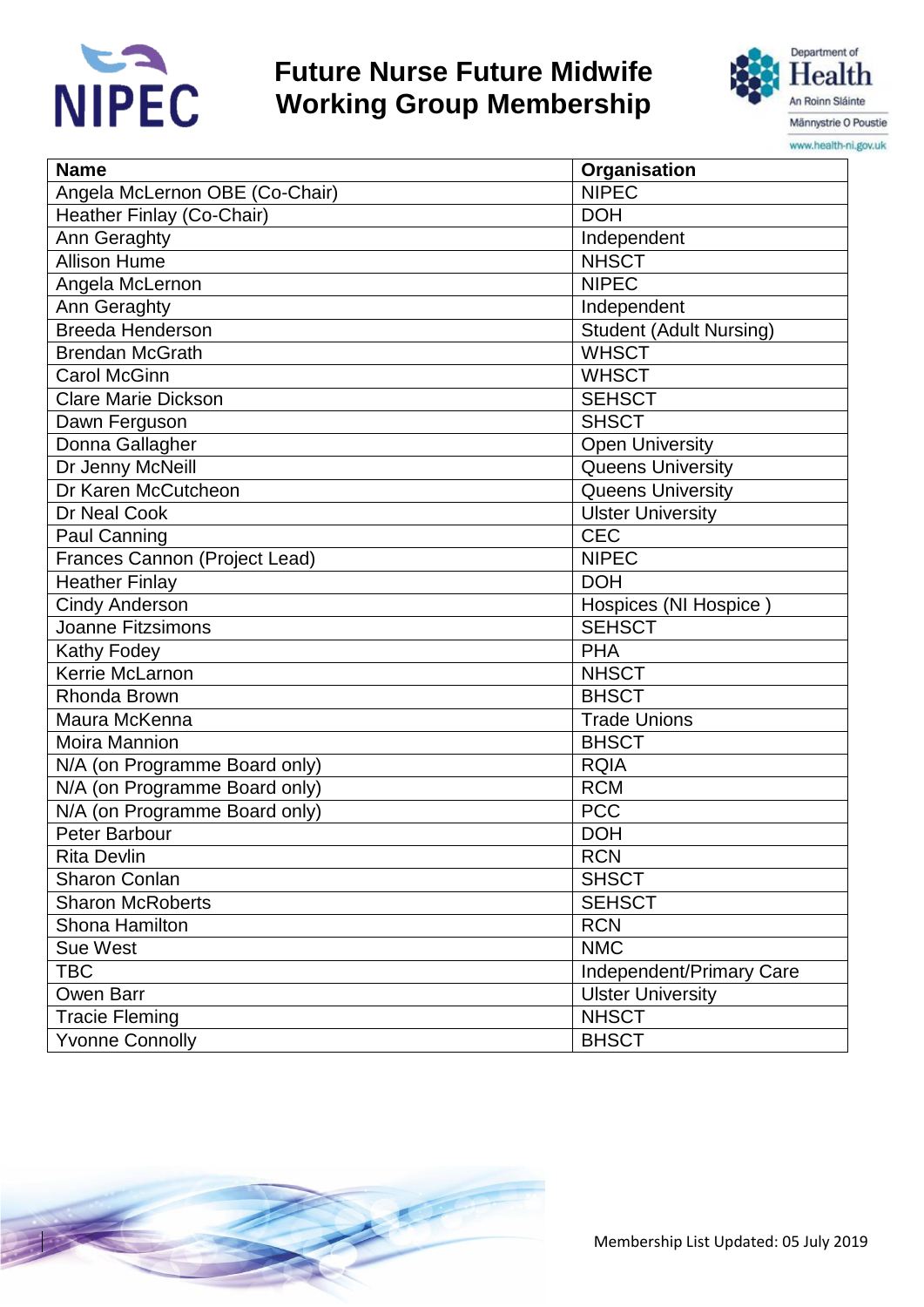

### **Future Nurse Future Midwife Curriculum Development (CD) Work Stream Members**



| <b>Name of Member</b>                        | Organisation                            |
|----------------------------------------------|-----------------------------------------|
| Heather Finlay (Co-Chair)                    | <b>DOH</b>                              |
| Frances Cannon (Co-Chair and Programme Lead) | <b>NIPEC</b>                            |
| Rhonda Brown                                 | <b>BHSCT, FNFM Professional Officer</b> |
| Kerrie McLarnon                              | NHSCT, FNFM Professional Officer        |
| Joanne Fitzsimons                            | <b>SEHSC, FNFM Professional Officer</b> |
| <b>Sharon Conlan</b>                         | <b>SHSCT, FNFM Professional Officer</b> |
| <b>Carol McGinn</b>                          | <b>WHSCT, FNFM Professional Officer</b> |
| <b>Bernadette Gribben</b>                    | <b>PHA FNFM Professional Officer</b>    |

In addition to the above named individuals, the group may identify additional short-life members, or seek advice from individuals, as required for the purposes of achieving its objectives. This may be in the form of ad hoc consultation, workshops and/or establishing work stream subgroups.

### **Future Nurse Future Midwife Practice Assessment Document (PAD) Work Stream Members**

| <b>Name of Member</b>           | Organisation                             |
|---------------------------------|------------------------------------------|
| Kathy Fodey (Co-Chair)          | <b>PHA</b>                               |
| Neal Cook (Co-Chair)            | <b>Ulster University</b>                 |
| Frances Cannon (Programme Lead) | <b>NIPEC</b>                             |
| Rhonda Brown                    | <b>BHSCT, FNFM Professional Officer</b>  |
| Kerrie McLarnon                 | NHSCT, FNFM Professional Officer         |
| <b>Joanne Fitzsimons</b>        | <b>SEHSCT, FNFM Professional Officer</b> |
| <b>Sharon Conlan</b>            | <b>SHSCT, FNFM Professional Officer</b>  |
| <b>Carol McGinn</b>             | <b>WHSCT, FNFM Professional Officer</b>  |
| <b>Bernadette Gribben</b>       | PHA FNFM Professional Officer            |
| <b>TBC</b>                      | Independent/Primary Care                 |
| Seana Duggan                    | <b>Ulster University</b>                 |
| Claire McGuigan                 | <b>Open University</b>                   |
| Deborah Rainey                  | <b>Queens University Belfast</b>         |

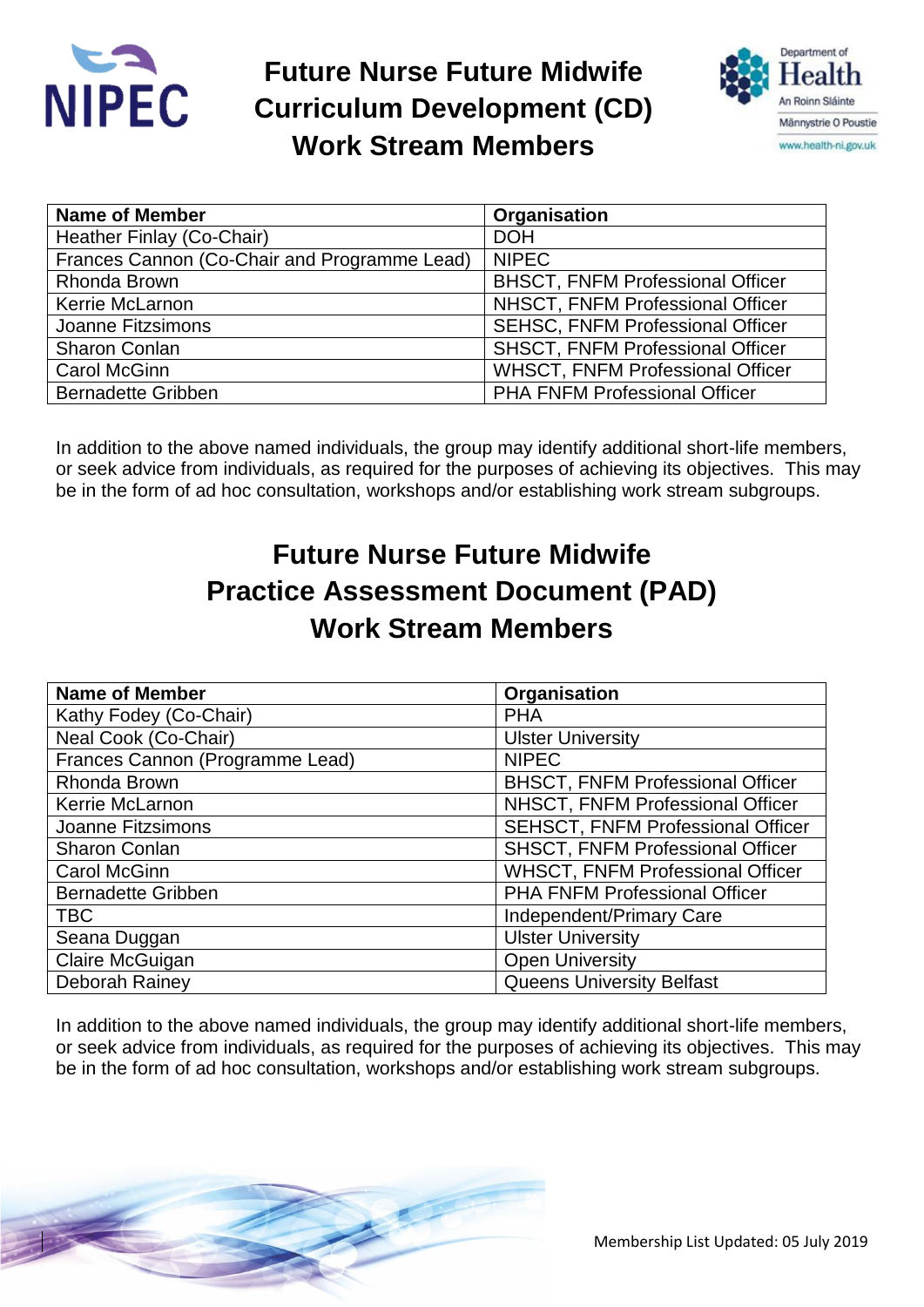

**Future Nurse Future Midwife NIPEC** Standards for Student Supervision &  **Assessment (SSSA) Work Stream Members**



| <b>Name of Member</b>           | Organisation                             |
|---------------------------------|------------------------------------------|
| Karen McCutcheon (Co-Chair)     | <b>Queens University Belfast</b>         |
| Clare Marie Dickson (Co-Chair)  | <b>SEHSCT</b>                            |
| <b>Joanne Fitzsimons</b>        | <b>SEHSCT</b>                            |
| Frances Cannon (Programme Lead) | <b>NIPEC</b>                             |
| Donna Gallagher                 | <b>Open University</b>                   |
| <b>Carol Chambers</b>           | <b>BHSCT</b>                             |
| <b>Sally Martin</b>             | <b>WHSCT</b>                             |
| <b>Gail Doak</b>                | <b>SHSCT</b>                             |
| <b>Tracie Fleming</b>           | <b>NHSCT</b>                             |
| Sonya McVeigh                   | <b>SEHSCT</b>                            |
| <b>Evelyn Whittaker</b>         | NI Hospice                               |
| Eileen Dunlop                   | <b>Four Seasons</b>                      |
| Seana Duggan                    | <b>Ulster University</b>                 |
| Maggie Bennett                  | <b>Queens University Belfast</b>         |
| Dorothy Patterson               | <b>Queens University Belfast</b>         |
| <b>Rosario Baxter</b>           | <b>Ulster University</b>                 |
| Rhonda Brown                    | <b>BHSCT, FNFM Professional Officer</b>  |
| Kerrie McLarnon                 | NHSCT, FNFM Professional Officer         |
| <b>Joanne Fitzsimons</b>        | <b>SEHSCT, FNFM Professional Officer</b> |
| <b>Sharon Conlan</b>            | SHSCT, FNFM Professional Officer         |
| <b>Carol McGinn</b>             | <b>WHSCT, FNFM Professional Officer</b>  |
| <b>Bernadette Gribben</b>       | <b>PHA FNFM Professional Officer</b>     |

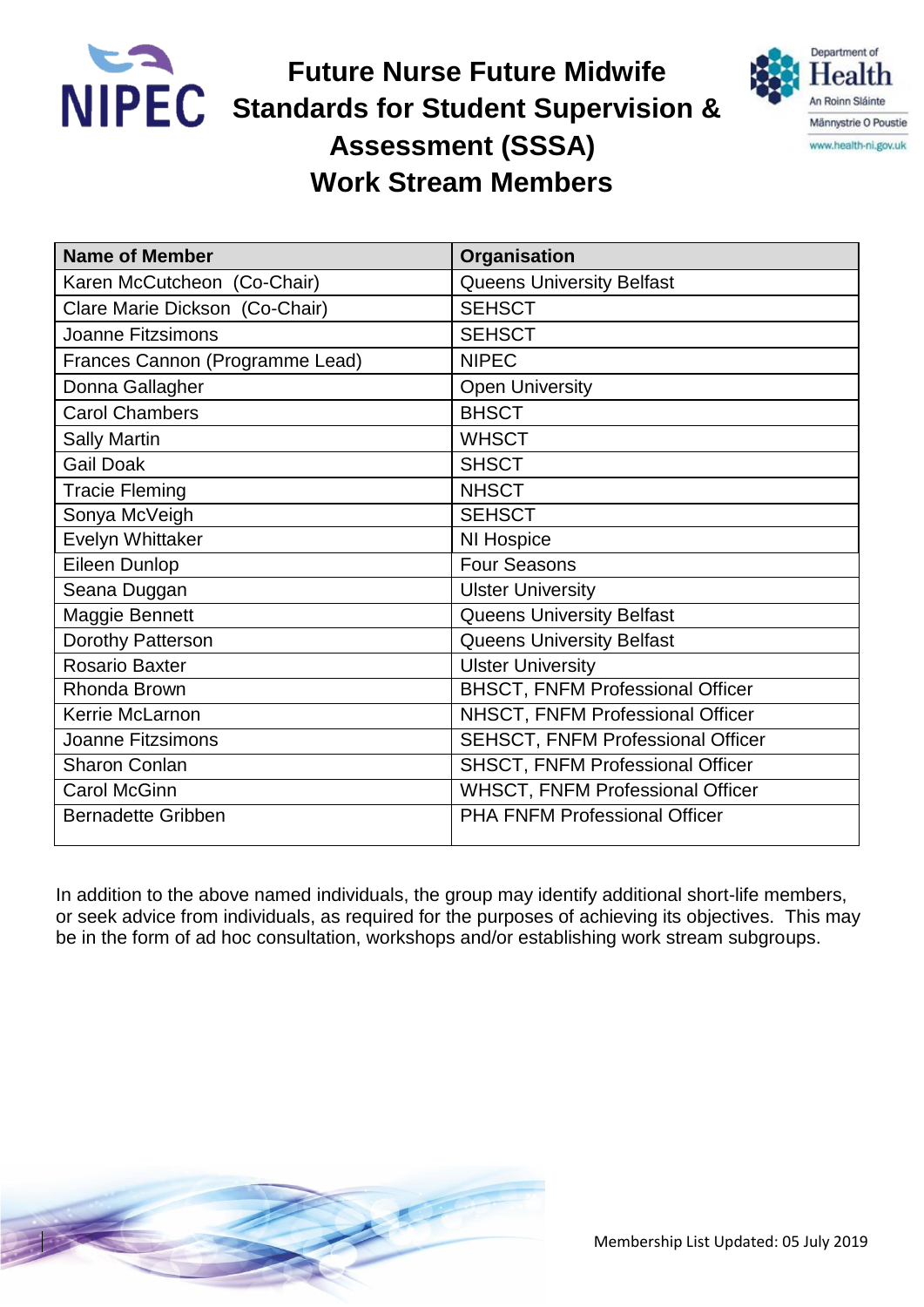

## **Future Nurse Future Midwife Practice Learning Environments (PLE) Work Stream Members**



| <b>Name of Member</b>                        | Organisation                            |
|----------------------------------------------|-----------------------------------------|
| Sharon McRoberts (Co-Chair)                  | <b>SEHSCT</b>                           |
| Active From 18/04/2019                       |                                         |
| Donna Gallagher (Co-Chair)                   | <b>Open University</b>                  |
| Sharon Conlan                                | <b>SHSCT</b>                            |
| Frances Cannon (Project Manager)             | <b>NIPEC</b>                            |
| Deborah Rainey                               | <b>Queens University Belfast</b>        |
| Seana Duggan                                 | <b>Ulster University</b>                |
| Sonya Clarke                                 | <b>Queens University Belfast</b>        |
| <b>Carol Chambers</b>                        | <b>BHSCT</b>                            |
| <b>Clare Marie Dickson</b>                   | <b>SEHSCT</b>                           |
| Elish Macdougall                             | <b>BHSCT</b>                            |
| <b>Gail Doak</b>                             | <b>SHSCT</b>                            |
| <b>Sally Martin</b>                          | <b>WHSCT</b>                            |
| Sonya McVeigh                                | <b>SEHSCT</b>                           |
| <b>Tracie Fleming</b>                        | <b>NHSCT</b>                            |
| <b>Yvonne Connolly</b>                       | <b>BHSCT</b>                            |
| <b>Cindy Anderson</b>                        | Hospices (NI Hospice)                   |
| Eileen Dunlop                                | Four Seasons Health Care                |
| <b>Bernadette Gribben</b>                    | <b>NIPEC</b>                            |
| Dorothy Patterson/Jenny McNeil               | <b>Queens University Belfast</b>        |
| Rhonda Brown                                 | <b>BHSCT, FNFM Professional Officer</b> |
| Kerrie McLarnon                              | NHSCT, FNFM Professional Officer        |
| Joanne Fitzsimons                            | SEHSCT, FNFM Professional Officer       |
| <b>Sharon Conlan</b>                         | SHSCT, FNFM Professional Officer        |
| <b>Carol McGinn</b>                          | <b>WHSCT, FNFM Professional Officer</b> |
| <b>Bernadette Gribben</b>                    | <b>PHA FNFM Professional Officer</b>    |
| Lynn Woolsey (Co-Chair) Active to 18/04/2019 | <b>SHSCT</b>                            |